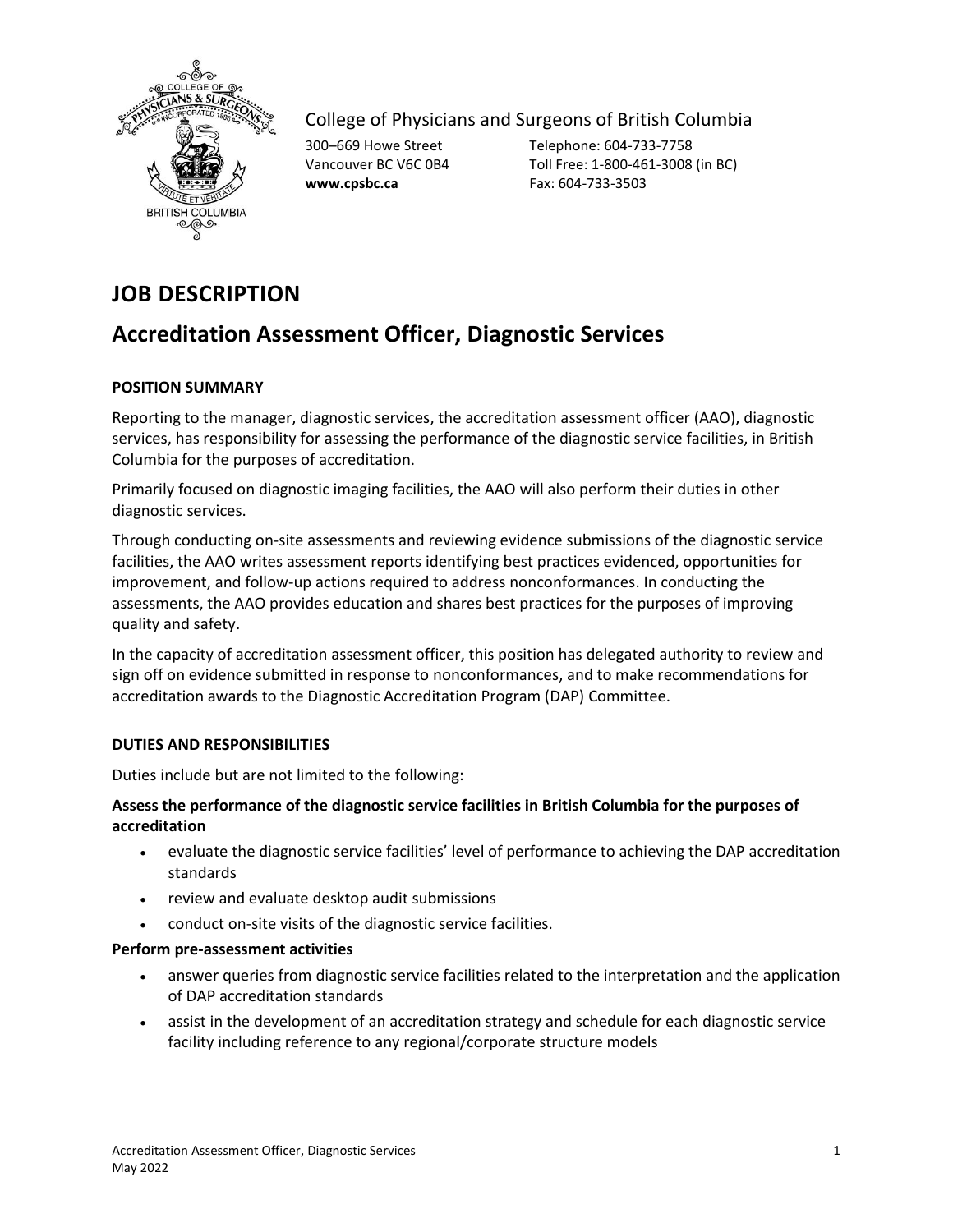### **Perform on-site assessments**

- review and evaluate evidence submissions from diagnostic service facilities in accordance with DAP assessment policies and procedures
- conduct on-site assessments in accordance with DAP assessment policies and procedures
- follow up with diagnostic service facilities, as required, for further information or clarification of submitted information
- provide education and share best practices for the purposes of assisting the diagnostic service facilities to continually improve safety and quality

## **Perform post-assessment activities**

- prepare reports resulting from the evaluation of evidence submissions and on-site assessments
- identify nonconformances to be addressed by diagnostic service facilities with associated time frames for completion
- perform the technical quality review of reports for the other diagnostic services, accreditation assessment officers
- submit reports to the manager, diagnostic services within the time frame defined in the DAP service standards
- make recommendations to the DAP Committee on the appropriate level of accreditation award for diagnostic service facilities assessed

## **Perform the activities of an accreditation officer**

- conduct initial assessments of new diagnostic service facilities and prepare initial assessment reports
- conduct relocation assessments as required and prepare relocation assessment reports
- review submissions from diagnostic service facilities in response to nonconformances and determine whether the facilities have fulfilled the nonconformance
- follow up directly with the facility as required to clarify information or ask for additional information
- document the assessment of fulfilling the nonconformance, or a recommended course of action to be taken by diagnostic service facilities
- communicate and work effectively with the manager, diagnostic services and accreditation specialist as it relates to these assigned duties
- provide reports and documentation in a timely and prescribed manner to the manager, diagnostic services

# **Other general duties**

- assist with the maintenance of facility profiles, key contact lists, etc. to ensure information is current, accurate and reliable
- participate in the summation of significant findings and recommendations by geographic region overall, by size and type of organization, and by accreditation program
- assist in the continuous development and maintenance of accreditation methodologies, standards, processes and tools
- participate in communication and representation activities
- facilitate meetings, forums, focus groups and workshops
- contribute to the development and maintenance of educational programs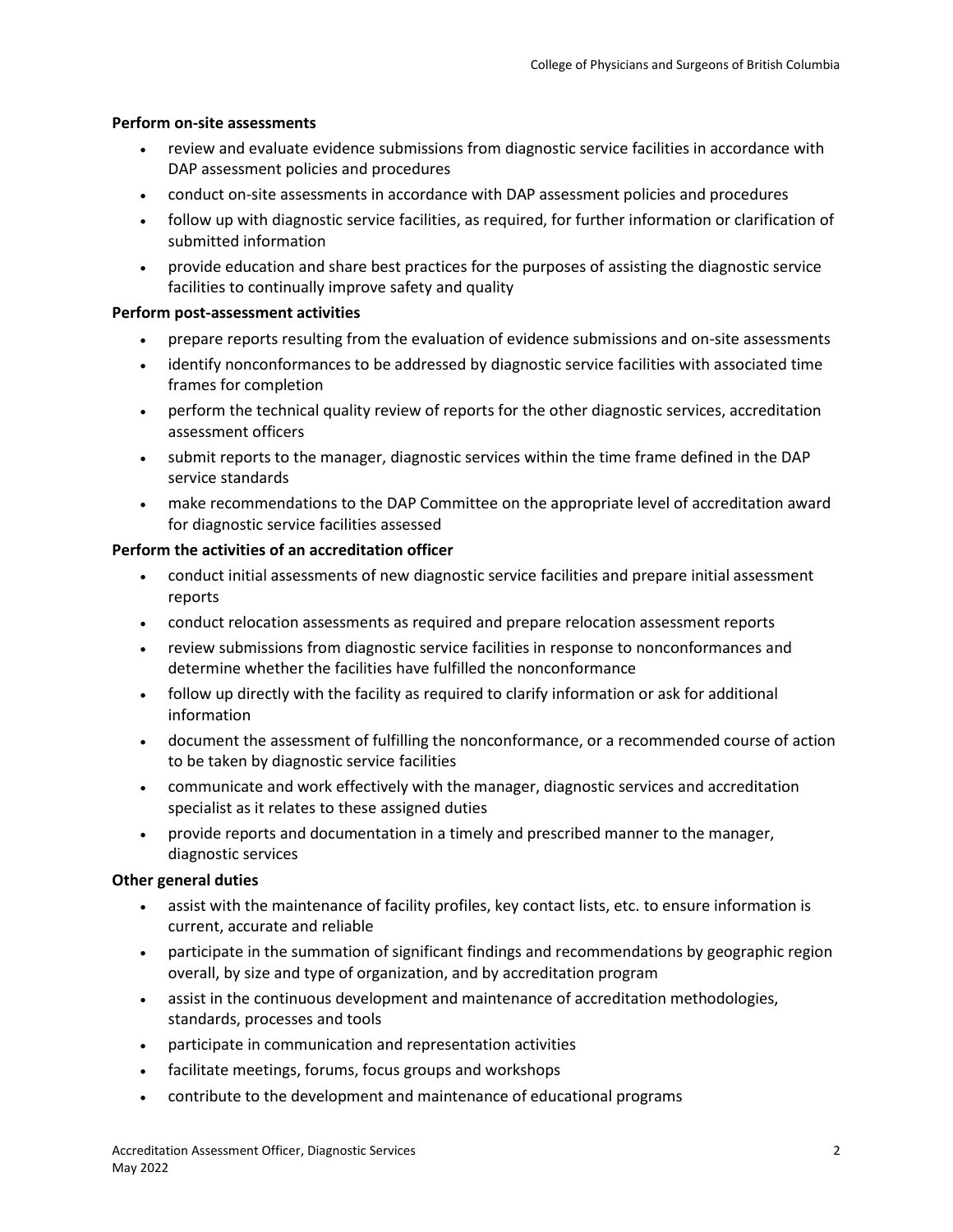- deliver educational programs assigned
- attend meetings and functions at the direction of the manager, diagnostic services
- perform related duties as assigned

#### **DECISION-MAKING**

- identify best practices, opportunities for improvement, and follow-up actions required to address nonconformances
- make recommendations for accreditation awards to the DAP Committee

#### **ACCOUNTABILITY**

- inform the manager, diagnostic services of any quality, safety or other risk issues related to accreditation assessment activities and ensure that any potential hazards and risks to patients and/or staff are recognized and minimized
- evaluate the activities of diagnostic facilities
- understand and respond to the requirements of diagnostic facilities as they relate to the DAP
- participate in the improvement activities for quality and safety processes provided through the DAP quality improvement program
- follow the policies and procedures of the DAP and the College
- provide timely reports to the manager, diagnostic services when requested

#### **SKILL AND QUALIFICATIONS**

Required skills and qualifications include:

- registration with the Canadian Association of Medical Radiation Technologists.
- a minimum of one year's recent, related experience in diagnostic imaging
- graduation from a recognized post-secondary institution in a health-related discipline and/or five years experience working in a health service/system
- experience working with quality systems and accreditation programs
- experience in data collection, review, synthesis, and the qualitative and quantitative analysis of data
- completion of a program and/or courses in quality management from a recognized postsecondary institution
- evaluation and critical thinking skills
- exceptional client service skills
- facilitation of large groups
- excellent communication skills, written and oral
- ability to deliver education and orientation programs utilizing a variety of recognized adult education methodologies
- professional and business-like manner